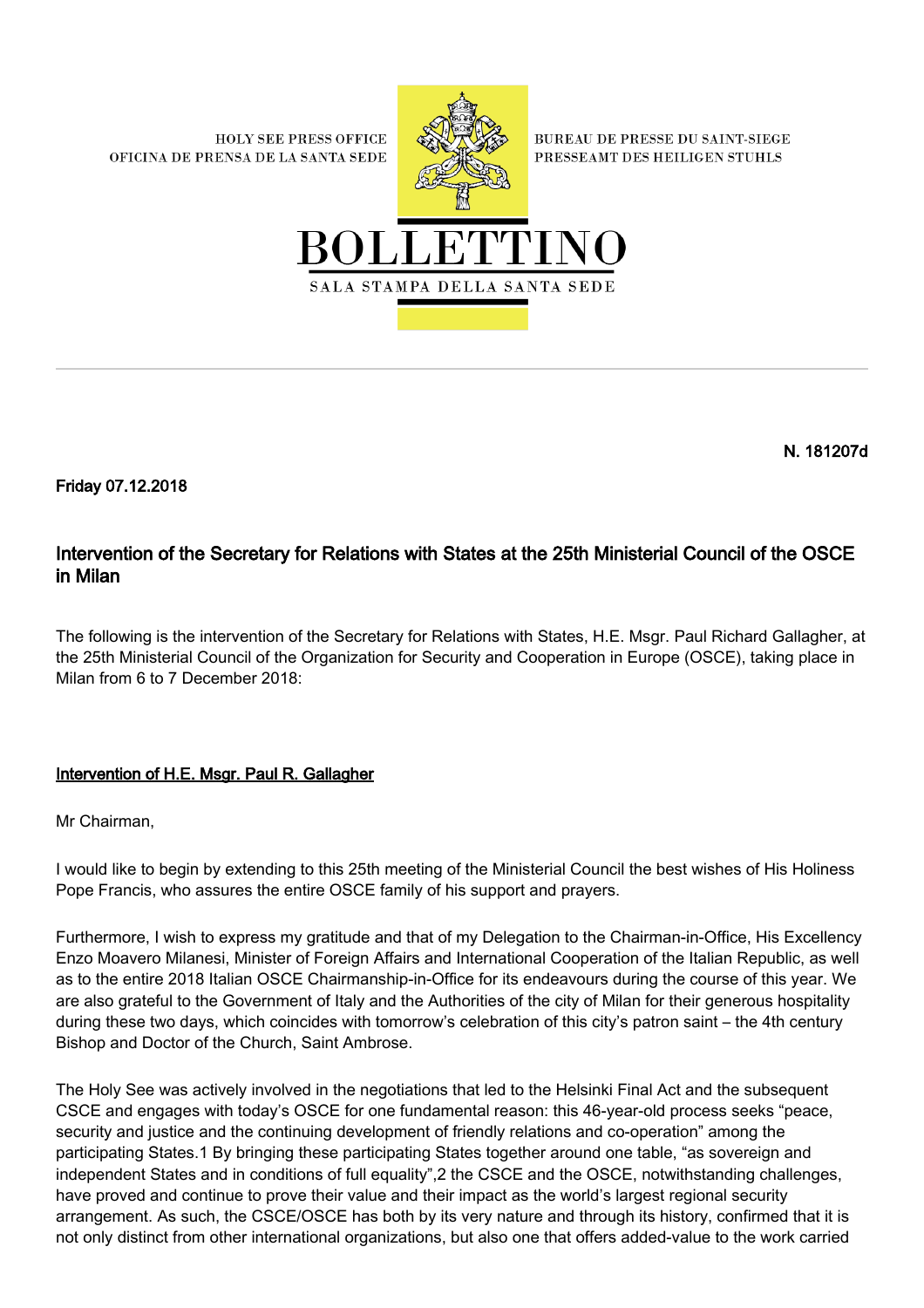out by organizations such as the United Nations or the Council of Europe.

Unfortunately, also our present time is not immune to wars, conflicts and tensions, even within the OSCE region and neighbouring countries. In consideration of its particular nature and mission, the Holy See strongly encourages concerned actors to refrain from actions that destabilize neighbouring countries, but rather to engage in open and honest dialogue, in an effort to strengthen peace and justice and implement the commitments we have undertaken, making use of our Organization's tools that are designed to defuse conflicts and restore a climate of trust and confidence between the participating States.

The Holy See remains a steadfast supporter of OSCE efforts aimed at the resolution of conflicts and preventing and combating transnational threats, including terrorism and violent extremism and radicalization that leads to terrorism, as well as those dealing with broader security-related issues, such as migration, trafficking in human beings, as well as the humanitarian consequences and suffering due to conflict. As "the human person is the foundation and purpose of political life", so our first objective must be to ensure that all people live in peace and security. I take this opportunity to re-affirm the Holy See's readiness to assist and engage with all OSCE procedures, tools and initiatives that seek to make peace a reality for all our peoples.

This willingness and active engagement would also most certainly apply to efforts aimed at preventing and combating violence against women and that seek to eliminate all forms of such violence.

The Universal Declaration of Human Rights opens by acknowledging that the "recognition of the inherent dignity and of the equal and inalienable rights of all members of the human family is the foundation of freedom, justice and peace in the world".3 The OSCE's engagement with human rights is based on the same: to "recognize the universal significance of human rights and fundamental freedoms, respect for which is an essential factor for the peace, justice and well- being"4 within and among the participating States. Indeed, the "universality of human rights represents a crucial question for our age, a real topic *stantis aut cadentis*, the answer to which will determine whether human rights continue to mark the common horizon for the construction of our societies, the necessary point of reference for the exercise of political power and a guide for the path to be followed by the international community".5

Two developments must be acknowledged in this regard.

First, a radically individualistic interpretation of certain rights and the affirmation of "new rights" – both concepts objectively distant from both the Universal Declaration and the Helsinki Final Act – contribute to making universal consensus much more difficult. If the participating States are unable to even agree on what the concept of 'a human right' signifies, there should be no surprise that the human dimension continues to fall ever further behind the first and the second dimensions in progress on new or more focused commitments adopted by consensus.

Secondly, the universality of human rights is based on the idea that all universal human rights and fundamental freedoms must be protected and promoted. Ignoring some human rights, establishing a hierarchy among human rights, and making respect for one human right conditional on the acceptance of a debatable interpretation of 'rights' is unacceptable. This reality is openly – and sometimes painfully – on display during human dimension events.

In this regard, the Holy See must once more express its concern over the growing prevalence of what Pope Francis has referred to as 'a reductionist approach' to or understanding of freedom of religion or belief. Such an approach

– objectively disconnected from both the Universal Declaration and OSCE commitments – seeks to reduce religions "to the quiet obscurity of the individual's conscience or to relegate them to the enclosed precincts of churches, synagogues or mosques",6 revealing not only a failure to appreciate the true sense of freedom of religion or belief, but also the legitimate role of religion in the public square.7